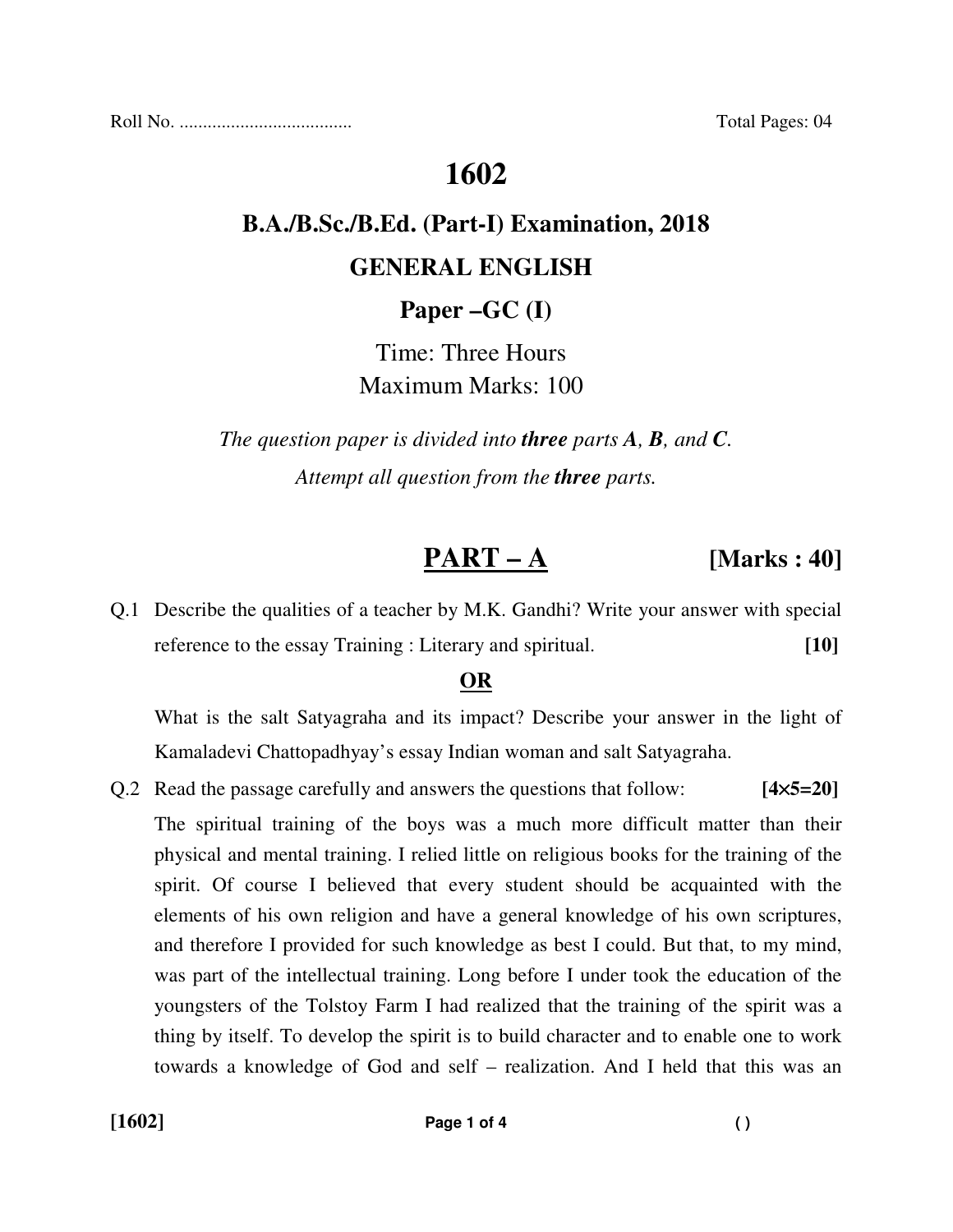essential part of the training of the young, and that all training without culture of the spirit was of no use, and might be even harmful.

 I am familiar with the superstition that self realization is possible only in the fourth stage of life, i.e. sannyasa. But it is a matter of common knowledge that those who defer preparation for this invaluable experience until the last stage of life attain not self-realization but old age amounting to a second and pitiable childhood, living as a burden on this earth. I have a full recollection that I held these views even whilst I was teaching i.e., in 1911-12, though I might not then have expressed them in identical language.

- (i) Use the following words in a meaningful sentence. Self- realization, spirit, religion, intellectual, childhood.
- (ii) Why the best stage for self realization is sannyasa?
- (iii) Why the writer says that the training of the spirit was a thing by itself?
- (iii) What is the main Idea of M.K.Gandhi about experience and Training of spirit?
- Q.3 Read the following passage carefully and answers the question below: **[2½**×**4=10]**  The night was cold and dark. There was great storm, thunder and lightning also. Most men and women were asleep in their homes, But some monkeys were running through forest. They had no warm home and they were cold. They looked everywhere for shelter. Suddenly they saw come fireflies. Now fireflies have a light in their tails. The monkeys took the light for fire. Poor things, they did not know any better. They said "we will go near the fire and warm ourselves."

 There was a flock of birds in a tree nearby. One bird has a kind heart, and it felt sorry for the monkeys. It called out, "that is not fire, my friends! Those are fireflies. They give no heat. It is futile to run after them. The monkeys got furious. They did not thank the bird. One of the monkeys jumped up the tree and pulled the poor bird out of its nest. Alas! said the poor bird, 'why did I try to help a fool.'

- (i) What does the writer mean by fireflies?
- (ii) What do you think the writer meant when he said that 'why did I try to help a fool?
- (iii) In the night what happened with the monkey?
- (iv) Use the following words in sentence to make out their meaning: thunder, asleep, futile, help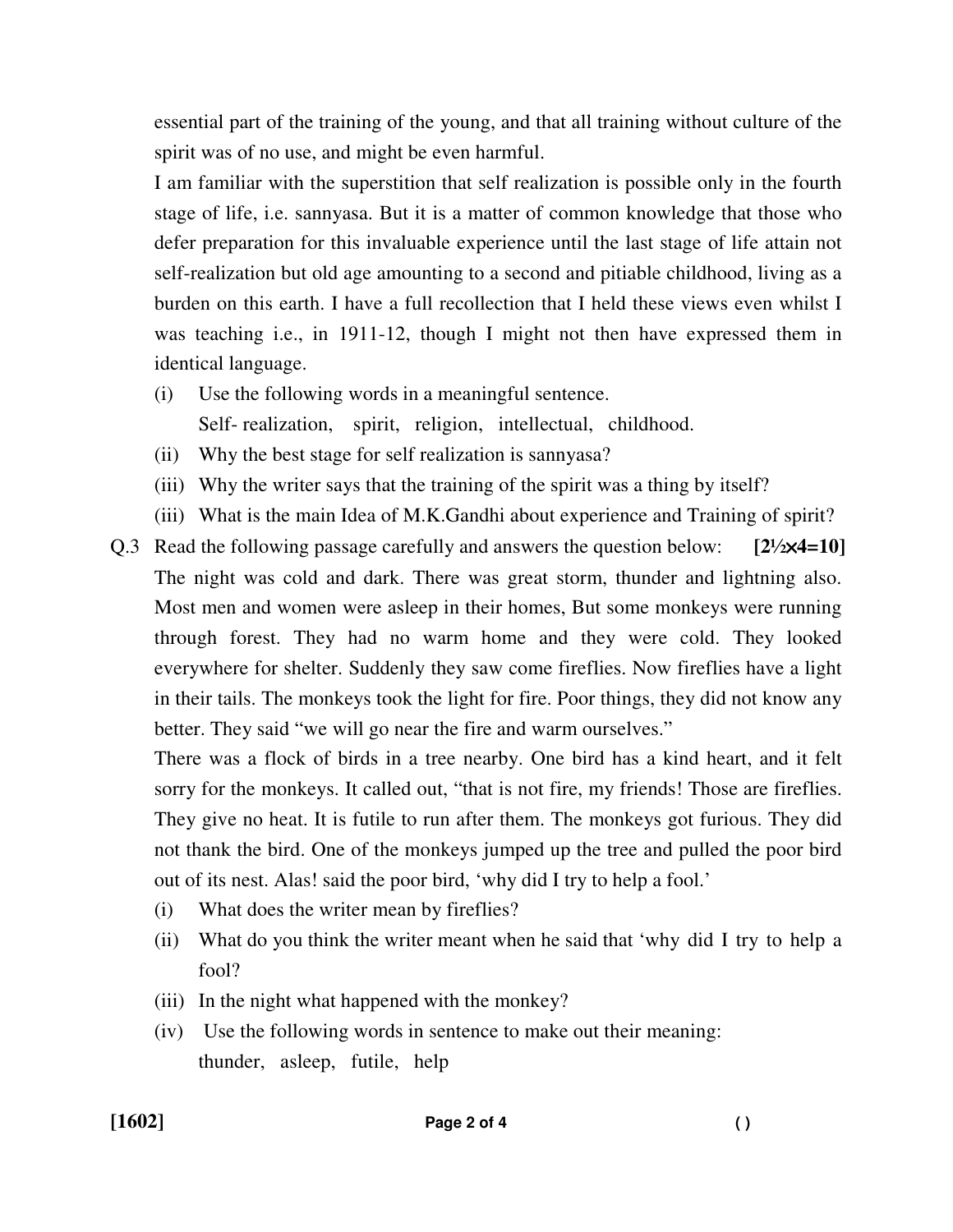### **PART – B [Marks : 30]**

Q.4 Write a letter to your friend explaining why do you have visited to the city of lake Udaipur. **[10]**

### **OR**

 Write an application to your principal for organising Educational Tour for your class.

Q.5 Write a paragraph in about 150 words on any one of the following: **[10]**

- (i) Honesty is the best policy
- (ii) Global warming
- (iii) Computer literacy
- Q.6 Write a brief report on any one of the following: **[10]**
	- (i) Republic day celebration in your Institution.
	- (ii) Organization of Debate competition.
	- (iii) Cultural Events in the Institute.

$$
\underline{PART-C} \qquad \qquad [Marks:30]
$$

Q.7 Frame one sentence on each of the following structures: **[5]**

- $(i)$  Sub + V1 + gerund.
- (ii) Sub + HV + Noun/Adjective
- (iii)  $Sub + had + V3 + object$
- (iv) Sub + shall / will + not + have + been + V1 + ing + object + since / for
- (v) Will  $/\text{shall} + \text{Sub} + \text{be} + \text{V}$

#### Q.8 Change the sentences as directed: **[5]**

- (i) Have I cut my finger? (Negative)
- (ii) I learnt English in sikar? (Interrogative)
- (iii) Had he not completed his home work? (Affirmative)
- (iv) I shall be joining the party. (Interrogative Negative)
- (v) Why have I not been playing since 2 o'clock? (Affirmative)

#### **[1602] Page 3 of 4 ( )**